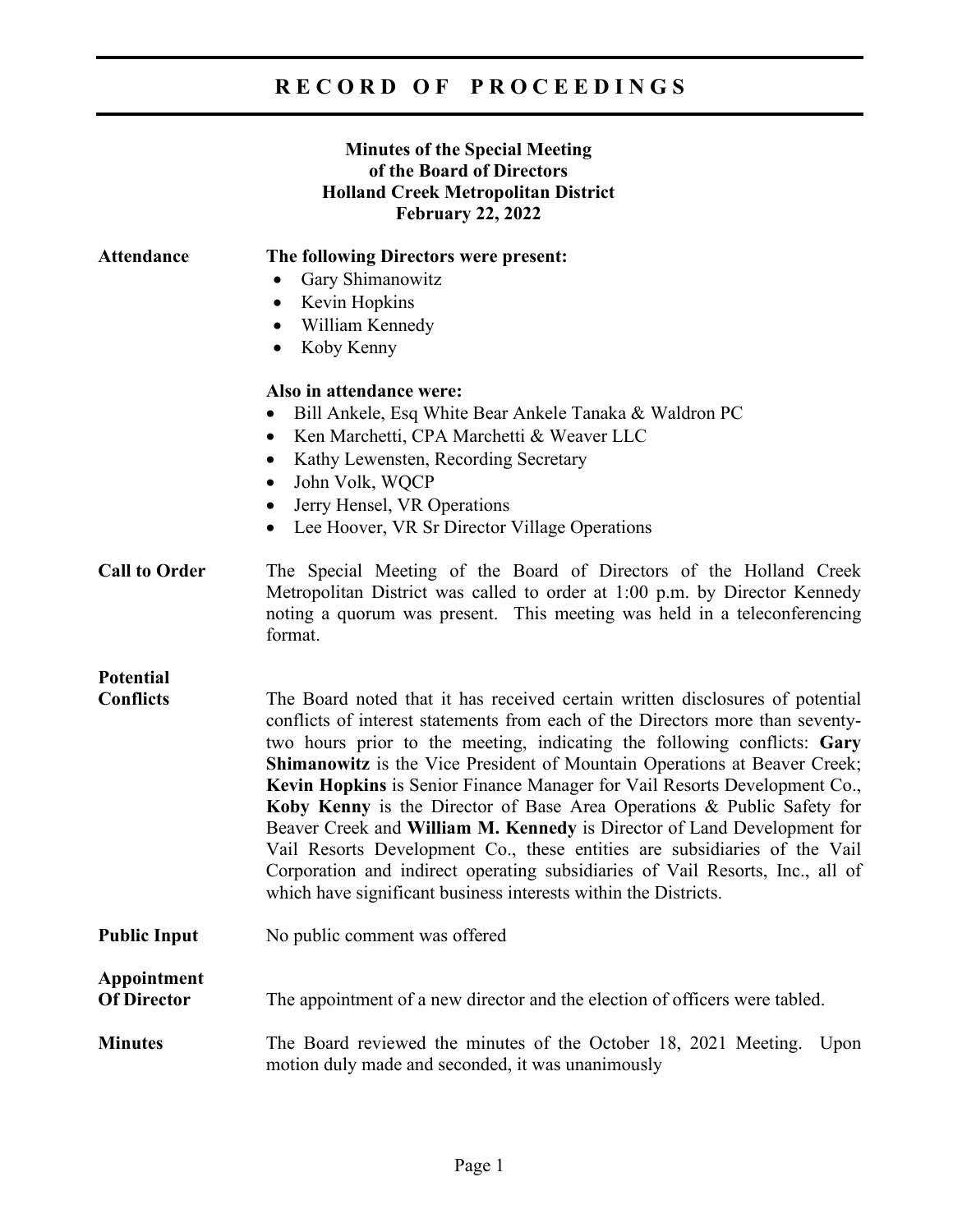### **R E C O R D O F P R O C E E D I N G S**

#### **Holland Creek Metropolitan District February 22, 2022 Meeting Minutes**

**RESOLVED** to approve the minutes of the October 18, 2021 Regular Meeting.

**35 Acre Lot** Mr. Marchetti updated the Board on matters related to the request for water service on the 35-acre parcel. A question of how to transfer a water tap from one property to another was raised and will be looked at. No action was needed.

**Water/WW Operations** Mr. Volk reported on water and waste water operations. It is anticipated there will be 8 to 9 new homes built in the next few years. Staff will be working on membrane and module repair at the water plant this spring. One of the GAC tanks at the water plant is experiencing significant corrosion and will need to be replaced in the next couple of years. The anticipated cost for a new tank is approximately \$12,000. The carbon in the tanks will be replaced in the near future. There have been issues with DBP readings over the last quarter, and mitigation efforts are underway such as bleeding the lines. Part of the solution may be to install a grid bee mechanical systems in Tank #2 or #3 which would circulate the water. One issue is that currently there is no electrical power at the tanks. Mr. Volk will continue to monitor the matter and report back at the next meeting.

> He reported fourteen residential wastewater systems are scheduled for pumping this spring. The state systems should not need any pumping.

**Legal Posting Notice Resolution:** The Board reviewed the 2022 Posting Notice Resolution. Upon motion duly made and seconded, it was unanimously

**RESOLVED** to approve the 2022 Posting Notice Resolution.

**Financial** 

**Statements** Mr. Marchetti presented the December 2021 preliminary financial statements. He noted that as previously reported RSRMD Board has chosen to delay the transfer of the 2021 sales tax revenues to HCMD. He briefly discussed the restrictions related to sales tax expenditures. The RSRMD Board had expressed a need to better understand the reserve funds currently being held in the HCMD general fund and what appropriate reserve levels should be. A general discussion of long-range planning and expected expenses followed. The goal would be to keep all capital facilities up to date and well maintained without keeping excessive reserve balances. Director Hopkins will work with Mr. Marchetti to model capital reserves for review.